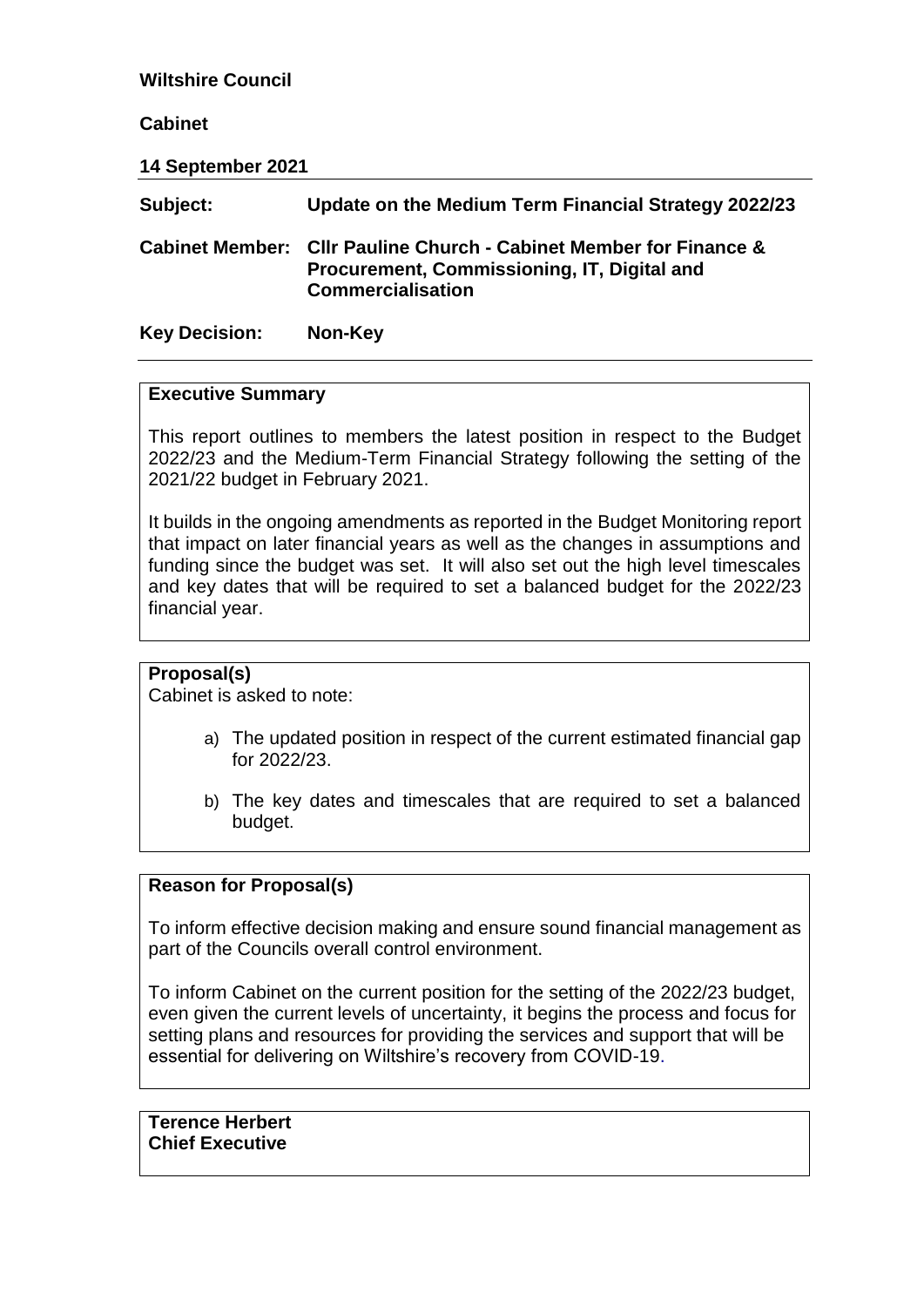| <b>Wiltshire Council</b> |                                                                                                                                          |
|--------------------------|------------------------------------------------------------------------------------------------------------------------------------------|
| <b>Cabinet</b>           |                                                                                                                                          |
| 14 September 2021        |                                                                                                                                          |
| Subject:                 | Update on the Medium Term Financial Strategy 2022/23                                                                                     |
| <b>Cabinet Member:</b>   | <b>CIIr Pauline Church - Cabinet Member for Finance &amp;</b><br>Procurement, Commissioning, IT, Digital and<br><b>Commercialisation</b> |
| <b>Key Decision:</b>     | Non-Key                                                                                                                                  |

#### **Purpose of Report**

- 1. To inform Members of the latest assumptions for the 2022/23 budget and the updating of the Medium-Term Financial Strategy (MTFS) since the budget was set back at Full Council in February 2021.
- 2. To inform Members of the latest financial position leading in to the setting of the 2022/23 budget and the key dates in that will ultimately lead to the proposal of a balanced budget for 2022/23.

### **Relevance to the Council's Business Plan**

3. Providing updates on the medium term financial strategy and budget for future years supports effective decision making and the alignment of resources to the Council's priorities and objectives as laid down in the Business Plan.

### **Background**

### **Budget 2022/23 Approved in February 2021**

- 4. The budget set in February 2021 balanced the current 2021/22 financial year against the backdrop of uncertainty and at the height of the third lockdown. It was acknowledged then that this was based on best estimates and assumptions at the time about what lay ahead for 2021/22 and would almost certainly need to be reviewed moving forward into 2022/23.
- 5. Even before the COVID-19 pandemic the Council was forecasting a significant budget gap. In February 2020 when the 2020/21 budget was balanced the Council estimated a gap of £24.5m in 2021/22 rising to £38.2m in 2022/23.
- 6. With the onset of COVID-19, plans that would have normally been made to bridge this gap were, quite rightly, put into place as the Council responded to the challenge of keeping services to Wiltshire residents, communities and businesses running during the pandemic.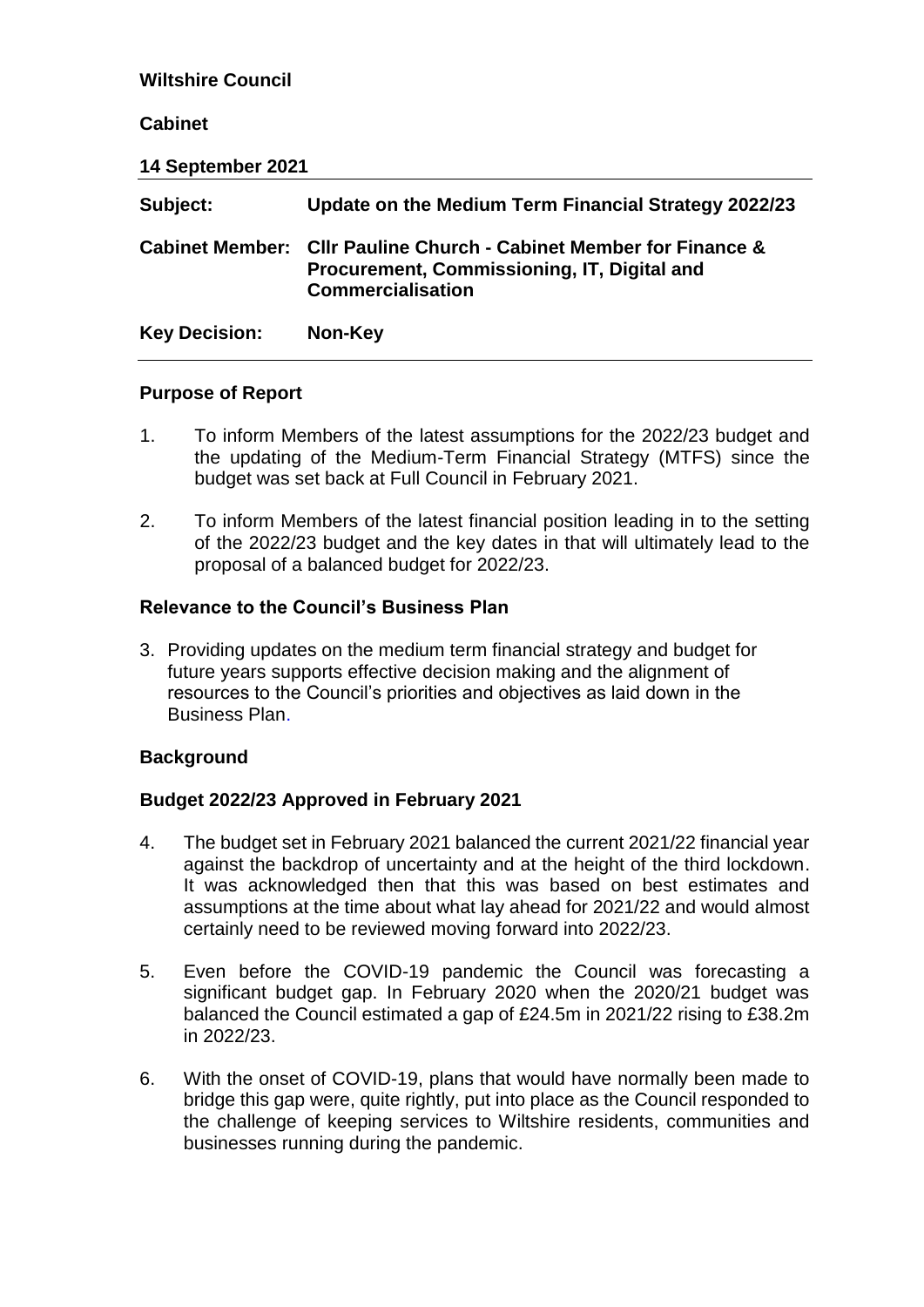- 7. Emergency funding from Government supported the Council during 2020/21, and with the pandemic continuing further emergency funding and support was provided to Councils in the Government's one year budget announcement at the end of 2020. This, together with tight financial controls, enabled the Council to balance the budget for 2021/22.
- 8. However, the level of savings put into place for the 2021/22 budget was significantly smaller than the original £24.5m expected, with only £2.6m of savings being proposed actually delivered.
- 9. Therefore, the level of current spending on services is effectively being supported by one off Government funding of £20.3m, as well as the one off use of reserves of £8.4m; a total of £28.7m that will no longer be available to help continue to fund services going into 2022/23. This would be offset by additional income gained through council tax, either from additional properties or an increase in price. It has been assumed at this stage, for financial planning purposes, that council tax increases would continue at the current rate.
- 10. In addition, the Council will also face additional demand for services, some of which maybe latent demand now coming through that was delayed, supressed or is new as a result of the pandemic and therefore is greater and potentially more complex than expected, as well as inflation on pay and third party contracts.
- 11. The 2022/23 estimates were built on the base assumptions that made up the 2021/22 budget. As we are seeing in the current financial year, these assumptions, as well as continuing with ongoing financial controls, are having a positive impact on the Council's current financial position, with a £1.762m underspend being forecast for 2021/22 as at quarter one.
- 12. The table below provides the MTFS position that was reported to Council in February 2021 when the budget was approved. It shows the budget gap at the time estimated at £45.5m and rising to £71.1m by the end of the MTFS period in 2024/25.

|                                     | 2021/22   | 2022/23   | 2023/24   | 2024/25   |
|-------------------------------------|-----------|-----------|-----------|-----------|
|                                     | £m        | £m        | £m        | £m        |
| <b>Total Service Net Spend</b>      | 412.561   | 445.468   | 465.760   | 488.564   |
|                                     |           |           |           |           |
| Income / Funding -                  |           |           |           |           |
| <b>Council Tax Requirement</b>      | (265.850) | (274.546) | (283.520) | (292.782) |
| Social Care Levy                    | (32.415)  | (32.416)  | (32.416)  | (32.416)  |
| <b>Rates Retention</b>              | (58.500)  | (58.500)  | (58.500)  | (58.500)  |
| <b>Rates Retention Levy</b>         |           |           |           |           |
| Collection Fund (surplus) / deficit | 1.250     | 1.250     | 1.250     |           |
| <b>Specific Grants</b>              | (36.744)  | (35.744)  | (34.744)  | (33.744)  |
| Hardship & Emergency Funding        | (20.302)  |           |           |           |
| Income / Funding Total              | (412.561) | (399.956) | (407.930) | (417.442) |
| <b>Funding GAP</b>                  | (0.000)   | 45.512    | 57.830    | 71.122    |

#### **MTFS 2021/22 to 2024/25 - Total Service Spend v Funding Analysis**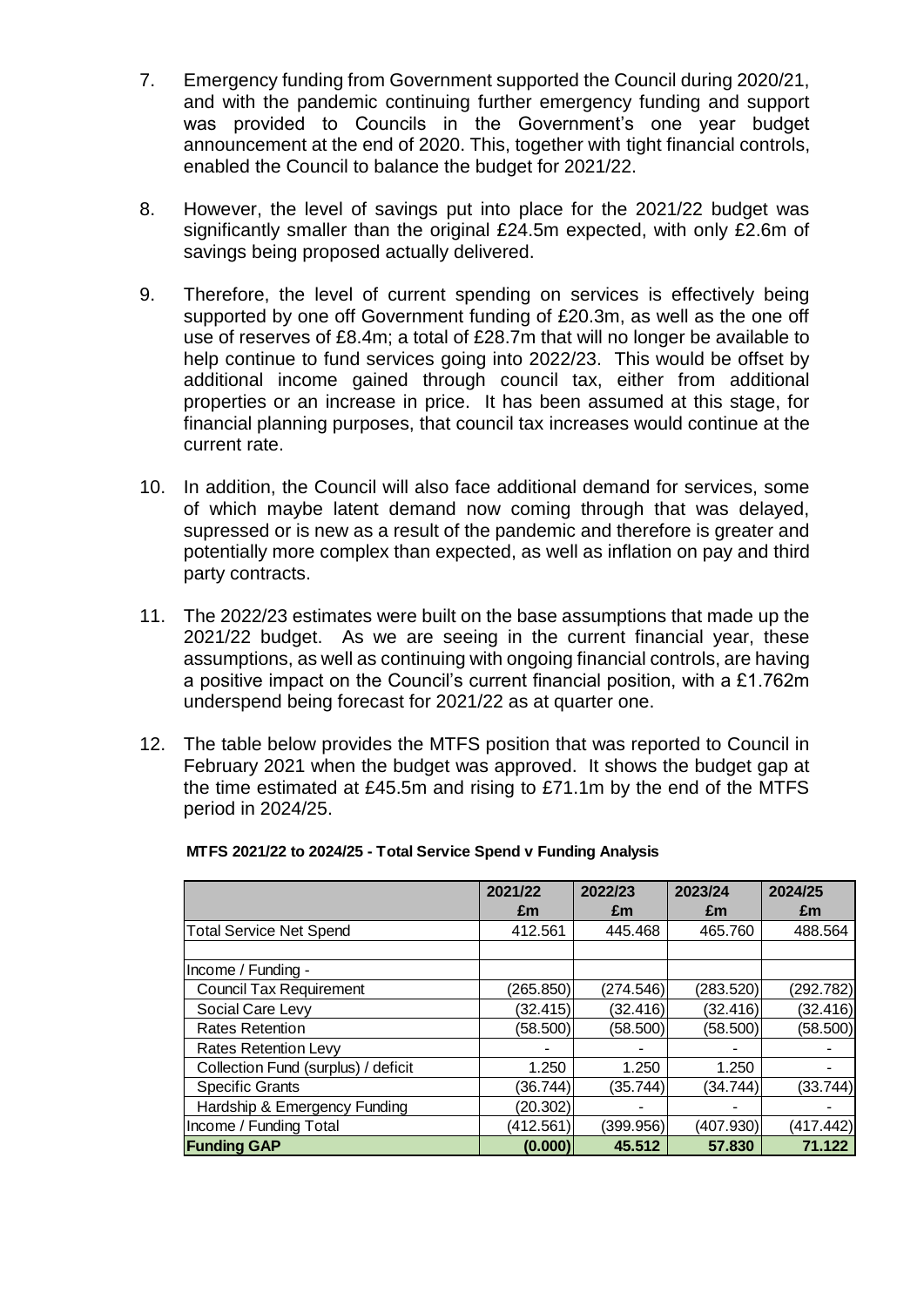- 13. In 2022/23 the table shows that the estimated net spending on services was to increase above their current level by a further £32.9m to £445.5m, but that the overall funding available to fund those services would decrease by £12.6m to £399.9m.
- 14. The £45.5m funding can therefore be further analysed out into its component parts as detailed in the table below.

| Breakdown of the £45.5m Budget Gap as at Feb 2021        | £m             |
|----------------------------------------------------------|----------------|
| <b>Planned Savings</b>                                   | (0.6)          |
| <b>Demand for Services</b>                               | 16.8           |
| <b>Contract Inflation</b>                                | 7.7            |
| Pay Inflation                                            | 4.3            |
| Return of income streams to pre-covid levels             | (3.9)          |
| Removal of one off Government funding in 2021/22         | 21.3           |
| Additional council tax raised                            | $^{\prime}8.7$ |
| Removal of one off use of reserves in 2021/22            | 8.6            |
| Total Estimated Budget Gap for 2022/23 as at Feb<br>2021 | 45.5           |
|                                                          |                |

### **Main Considerations for the Council**

### **Base Budget 2022/23 Review**

- 15. Whilst the Council is used to planning financially with a degree of uncertainty, the impact of COVID-19 has and will continue to have an uncertain impact on the core funding resources, namely the collection fund (council tax and business rates) as well as income from sales, fees and charges e.g. car parking, leisure.
- 16. In addition, the financial pressures that normally present during the setting of the budget e.g. demand for services, inflation are a further unknown quantity and potentially far reaching than normal e.g. social care, given the far reaching impacts and consequences of the COVID-19 pandemic.
- 17. To add to the uncertainty the Government will be undertaking a comprehensive spending review (CSR) which is expected to be announced in the Autumn. However, the Councils projection for 2022/23 is a return to a pre-covid funding regime whereby council tax and business rates are the main sources of funding of services in Wiltshire i.e. no general revenue support funding from Government.
- 18. Given the budget was set on the assumptions and metrics at the height of the pandemic, and that the 2020/21 outturn and current 2021/22 forecast suggest that there is potential flex in those estimates that were used when the budget was set, a base budget review for 2022/23 has been undertaken.
- 19. The review has looked at all aspects of the Councils current base budget for spending on services, as well as income generated for services and income from council tax and business rates.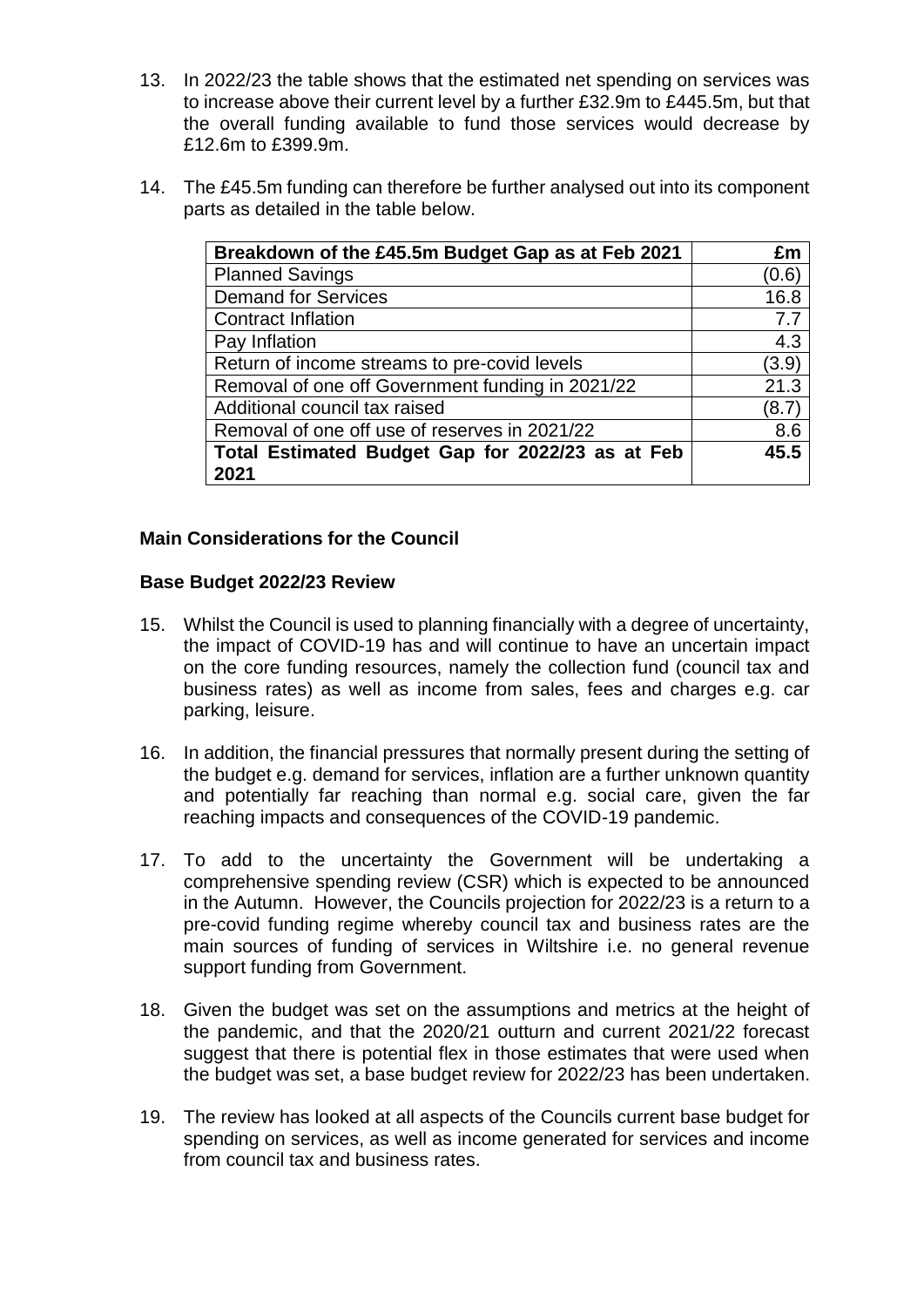- 20. A significant change since February 2021 has been the confirmation of the Councils likely funding from the New Homes Bonus, originally anticipated to reduce by £1m in 2022/23 to £7.1m, the reductions in the scheme have been confirmed that Wiltshire will receive £2.4m in 2022/23; a £5.7m reduction and a £4.7m shift from the previous position.
- 21. Demand and growth in net spending on services have been reviewed and has seen a significant reduction, with over a £14m adjustment downwards on the latest assumptions, most notably a £3.8m reduction in the amount of revenue budget required to finance the Councils capital programme. Further detail on changes in demand for services are explained below.
- 22. Contractual inflation has been assumed at a CPI level of 2%, but where this is known to be under pressure, either through the market or contractual arrangements, these have been amended. Contractual inflation assumptions have increased since February 2021 by a further £0.3m.
- 23. Pay inflation has increased by over £2m on the top of the existing £4.3m assumption as a result of the ongoing negotiations on pay. The current pay negotiations for 2021/22 have yet to be concluded, but with a rejected offer from the employers of 1.5% this puts pressure in the current and future financial years.
- 24. Assumptions around the impacts of COVID-19 have also been amended, principally those which affect the ongoing cleaning regimes and supplies that are likely to continue into 2022/23. This has increased the assumption by a further £0.3m.
- 25. Overall, these amendments to base budget assumptions have seen the budget gap reduce from £45.5m to £39.2m.
- 26. Cabinet approved at their meeting in July an investment in Special Educational Needs and Inclusion to increase capacity to ensure caseloads are managed at a sustainable level and preventative services increase so that the Council can manage the increase in service demand. For 2022/23 this investment would be £1.742m, and consequently revises the budget gap to £40.9m, as detailed in the table below.

| <b>Revised Budget Gap as at Sept 2021</b>        | £m    |
|--------------------------------------------------|-------|
| <b>Planned Savings</b>                           | (0.6) |
| <b>Demand for Services</b>                       | 4.9   |
| <b>Contract Inflation</b>                        | 8.0   |
| Pay Inflation                                    | 6.4   |
| Return of income streams to pre-covid levels     | (3.7) |
| Removal of one off Government funding in 2021/22 | 20.3  |
| Reduction in funding from New Homes Bonus        | 5.7   |
| Additional council tax raised                    | (8.7) |
| Removal of one off use of reserves in 2021/22    | 8.6   |
| Estimated Budget Gap for 2022/23 as at Sept 2021 | 40.9  |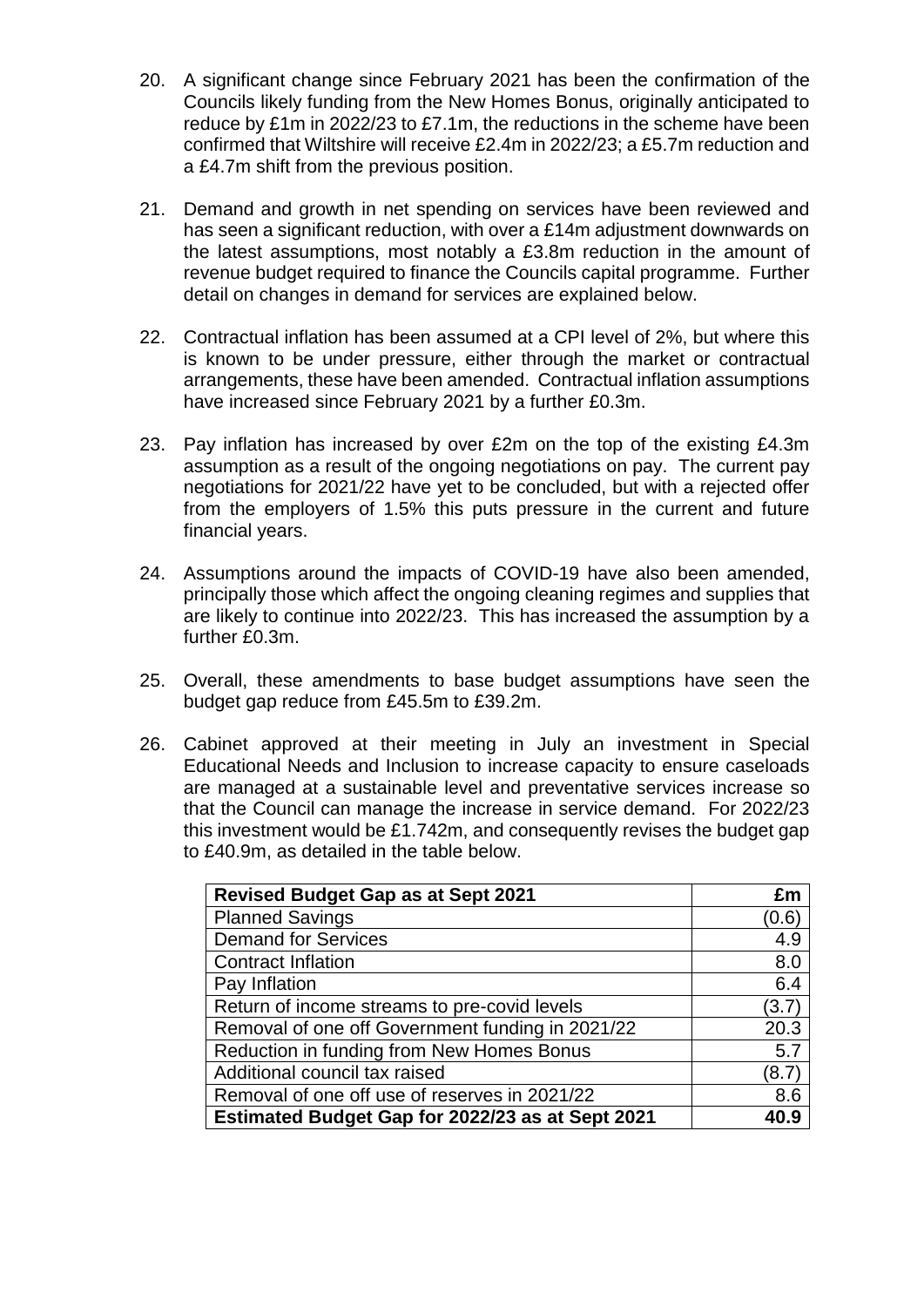# **Revised Assumptions for Demand in Services**

- 27. As stated, the metrics and assumptions used for demand on Council services were based on those available in February 2021, at the height of the pandemic. It was reported that these would be reviewed and revised to reflect the latest evidenced position moving forward.
- 28. As can be seen in the current financial year, the latest forecast would indicate that assumptions were largely accurate, but that the estimate for further growth and demand can then be revised for 2022/23 based on the current trends and estimated trajectories.
- 29. Capital Financing is the largest movement with a £3.8m reduction on the £8.8m growth assumption made back in February 2021. This is largely as a result of the deferral of over £100m in schemes back in June 2020 from 2020/21 into later years and following the further reprofiling of schemes into later financial years. There will still be a £5m uplift of financing costs to fund the remaining capital programme and historical commitments in 2022/23.
- 30. Overall Children's Services have reduced their estimate for demand growth in 2022/23 by £6.5m. This is a combination of £2.1m; a reduction in the amount of uplift required to deal with latent demand for social care for children in care and those with SEN & disability; a demand reduction of £3.8m in relation to SEN transport – this is because the upward trend in applications for EHCPS and therefore eligibility for transport assistance slowed considerably during 2020-21 and a revision downwards of £0.7m in associated inflation across these and other budgets.
- 31. These revisions to the assumptions should also be viewed with the context of the £1.7m investment decision by Cabinet on SEND & Inclusion. There is additional growth of £0.2m for the fostering service, to align the number of social workers required to support the increasing numbers of in-house foster carers recruited through the Fostering Excellence project and growth of £0.3m for rates for allowances for connected persons following recent case law. Pressure on the Children's services budget when including contractual inflation will still mean an increase of over £2m is required.
- 32. Within Adult Social Care, revisions on assumptions have been made across the services. These reflect the latest estimated for Learning Disability, Adult Care Packages and activities managed through the pooled Better Care Fund. Overall, there is a reduction in the amount of growth required of over £6m which is mainly due to a reduction in the forecast of increased new demand and growth included for clients transitioning from Children's Services, both elements which were included within the general demand increases.
- 33. As we have seen during the response to COVID-19, and as we are experiencing in this current financial year, there is pressure related to additional costs arising from hospital discharges estimated at £2m, and this is likely to continue into 2022/23.
- 34. Overall Adult Social Care budget will still increase by over £4m when including contractual inflation.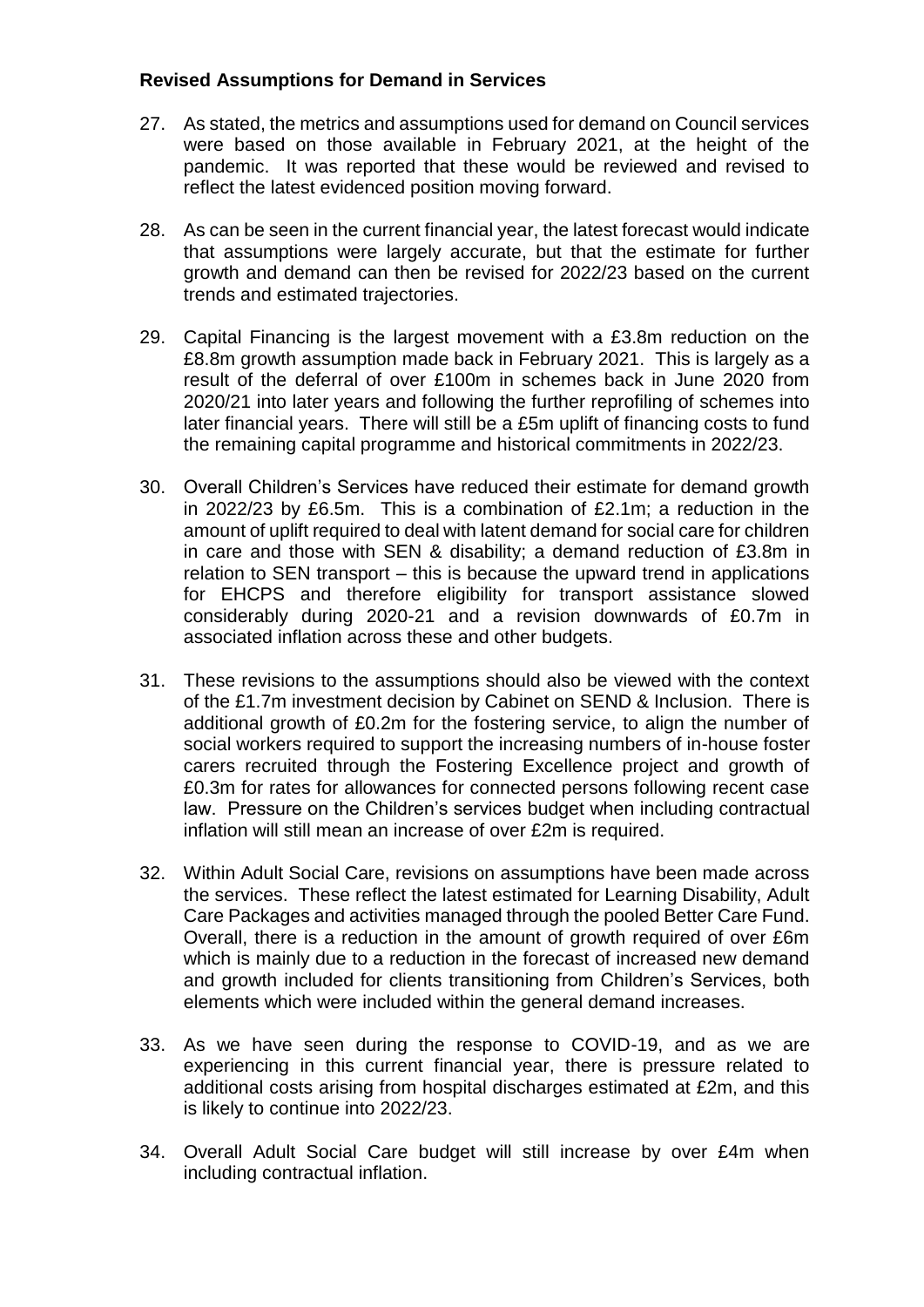# **Business Plan and Next Steps**

- 35. The Council should be thinking about its future service delivery and beginning to plan for that now, ensuring resources are closely aligned to the forthcoming business plan priorities that will be published at the end of the month.
- 36. During the Autumn assumptions on core funding will continue to be reviewed and updated, this will also take a view on the any assumptions around ongoing financial support from Government that may come forward or continue because of COVID-19, or as a result of any announcements around the CSR.
- 37. It will also take into account future planning around increases in funding bases going forward, most notably council tax increases in terms of price as well as housing growth, which will be a key part of the Cabinet's consideration when putting forward proposals.
- 38. The Capital Programme is planned to be reviewed in October and November 2021, following the publication of the Business Plan and critically the CSR announcement and the levels of funding anticipated from Government on Capital investment. The Council can then begin to align its capital investment required to deliver on its priorities.
- 39. At present there are no new saving proposals that have been factored into the budget and MTFS. Critically over the coming weeks and months Cabinet will be formulating proposals around how the budget gap will be bridged and ultimately closed. This will look at all avenues open to the Council and will inevitably look at the services the Council provides from a statutory and discretionary level as well the costs that fall within those services most notably third party spend and staffing.
- 40. In addition, transformation programmes that ensure the Council is run in an effective and controlled manner will also assist in delivering cashable efficiencies that will help towards the budget gap. The savings outlined in the confidential report on Evolve transformation programme will be factored into the MTFS over the coming months.
- 41. It will also look at efficiency gains from transformation programmes and opportunities for commercial income generation. As yet none of these options have been captured in the figures within this report.

### **Key Dates and Timescales**

- 42.Although this report marks the start of the process, there are some key dates, activities and decisions that will need to be made over the course of the next five months, ultimately setting a balanced budget in February 2022.
- 43.The key date above all else is the Council Meeting on 15 February 2022, and prior to that the Cabinet meeting on 1 February 2022 which will set out the Cabinet's final budget proposals.
- 44.However crucial to all of this will be the announcement of the CSR by HM Treasury (HMT) and then the subsequent detail on the Local Government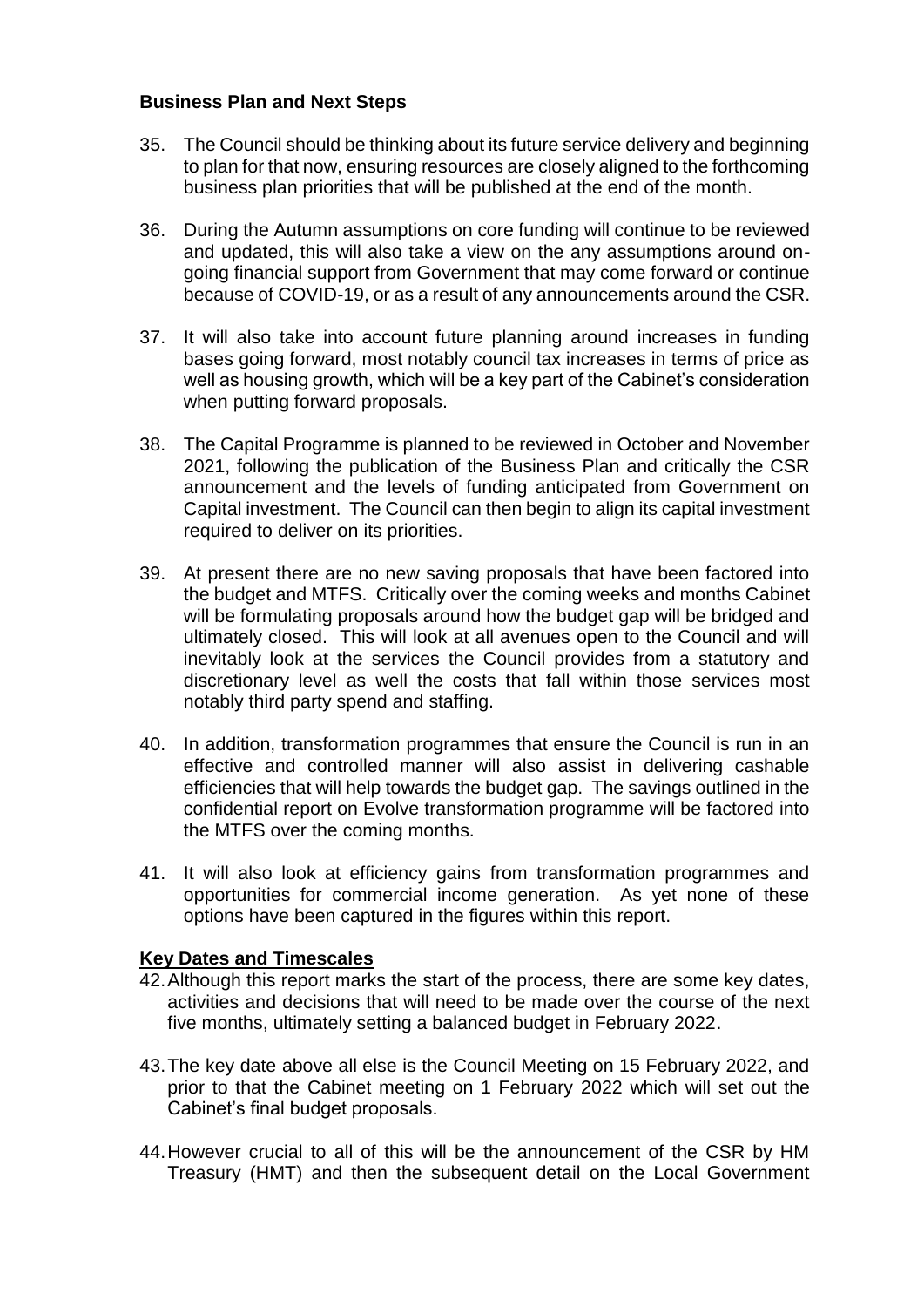settlement by the Ministry of Housing, Communities and Local Government (MHCLG).

- 45.Details on HMTs plans and timescales for the CSR have yet to be announced, but as in previous round they will be requesting to receive representations and it is expected that the outcome for Government department spending will be announced in the Autumn, however we are not expecting details on any Local Government funding to be announced until December 2021.
- 46.It is expected that the CSR will cover Government departmental spending for the years 2022/23 to 2024/25. It is intended that the MTFS will cover a period of 4 years up to 2025/26 in line with good practice.
- 47.Any consultations and scrutiny will take place as statutorily required during the annual budget setting process.
- 48.A high level summary of the 2022/23 timetable is provided below.

#### **Budget 2022/23 Key Timescales:**

| <b>Activity / Meeting</b>                                                                                                               | <b>Date</b>                           |  |
|-----------------------------------------------------------------------------------------------------------------------------------------|---------------------------------------|--|
| Ongoing base review of assumptions covering:<br><b>Council Tax / Business Rates</b><br><b>Government Funding</b><br>Pressures / Savings | September 2021                        |  |
| Submit representations to HM Treasury on CSR                                                                                            | September 2021                        |  |
| New Business Plan published                                                                                                             | September 2021                        |  |
| High level mapping resources to Business Plan<br>priorities                                                                             | October 2021                          |  |
| HM Treasury announce outcome of CSR for<br><b>Government Departments</b>                                                                | Autumn 2021<br>(assumed October 2021) |  |
| Set council tax base and notify Town & Parish<br>Councils                                                                               | 31 October 2021                       |  |
| Cabinet develop options and proposals to close<br>budget gap                                                                            | October - November<br>2021            |  |
| Capital Programme reviewed and reset                                                                                                    | October - November<br>2021            |  |
| <b>Review of Earmarked Reserves</b>                                                                                                     | November 2021                         |  |
| MHCLG announce settlement for Local<br>Government                                                                                       | <b>Expected December</b><br>2021      |  |
| Cabinet - Update on Budget Proposals                                                                                                    | 14 December 2021                      |  |
| Cabinet - Draft Budget Proposals                                                                                                        | 11 January 2022                       |  |
| <b>Overview &amp; Scrutiny Management Committee</b>                                                                                     | 25 January 2022                       |  |
| <b>Statutory consultation with Businesses</b>                                                                                           | January 2022                          |  |
| Cabinet - Final Budget Proposals                                                                                                        | 1 February 2022                       |  |
| <b>Overview &amp; Scrutiny Management Committee</b>                                                                                     | 8 February 2022                       |  |
| Full Council Budget & Council Tax setting                                                                                               | 15 February 2022                      |  |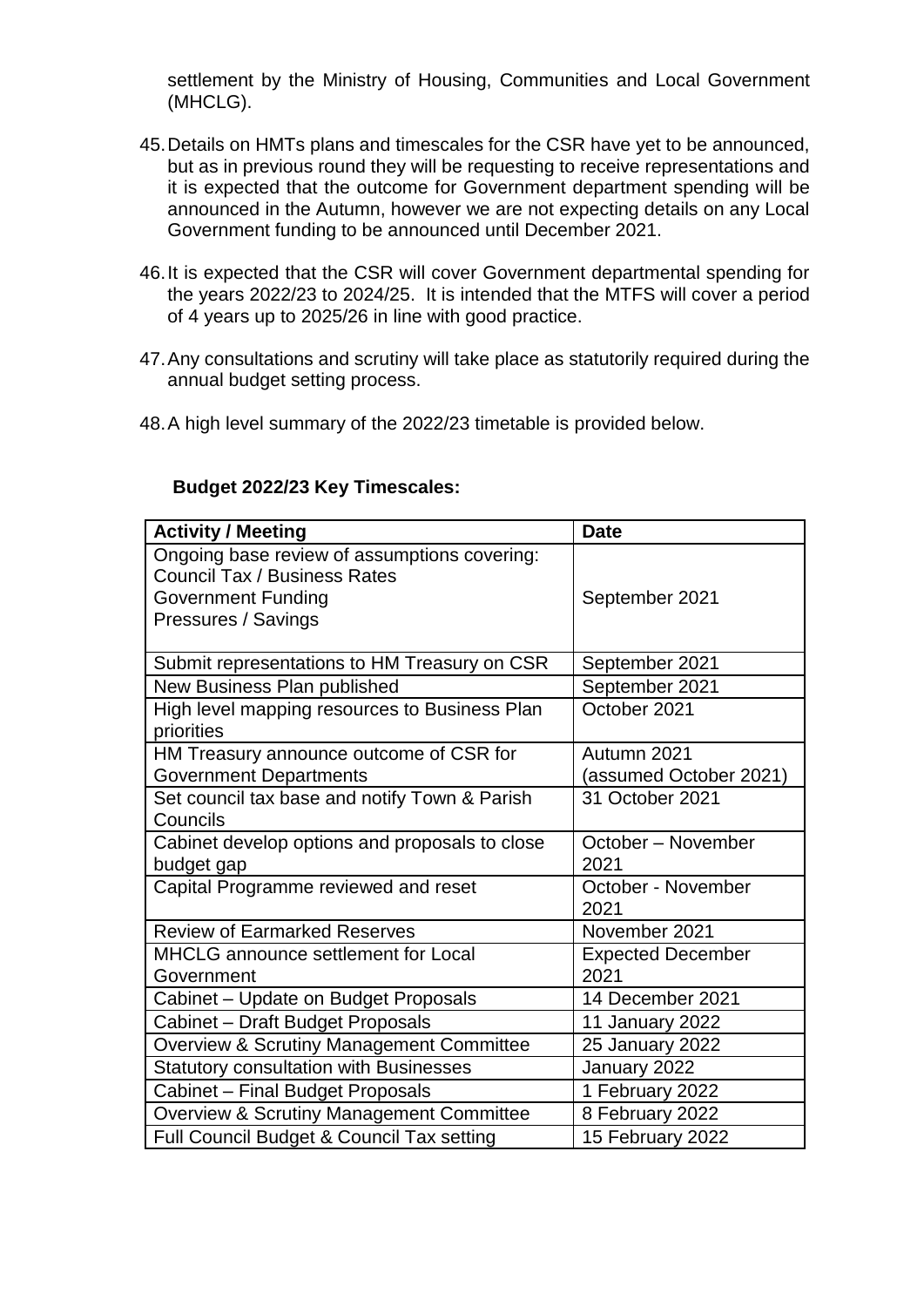# **General Fund and Earmarked Reserves**

- 49.In the setting of the 2021/22 budget the Council made steps to set out a strategy to build the general fund reserve up over the course of the MTFS to cover the financial risks the Council was exposed to. In addition, prudent action in setting aside earmarked reserves to help mitigate costs around expected latent demand, collection fund deficits and to help equalise the budget were also created.
- 50.The financial risk assessment that was undertaken in the setting of the budget stated a risk assessed balance to be held of £22.760m. At the end of 2021/22 the following general fund and earmarked reserves related to this activity are expected to still be held and are therefore available to help deal with either the budget gap or specific pressures identified in 2022/23.

| £m  | £m              |
|-----|-----------------|
|     | 16.8            |
|     |                 |
|     |                 |
| 3.7 |                 |
| 6.4 |                 |
| 7.9 |                 |
|     | 18 <sub>1</sub> |
|     |                 |
|     |                 |
|     |                 |

- 51.The level of financial risk will need to be reassessed as part of the budget setting process for 2022/23 and will reflect the latest risks and exposures being faced by the Council.
- 52.A review of all other earmarked reserves that are currently held by the Council will also be undertaken over the Autumn, ensuring that the reasons that the earmarked reserve was originally created are still present and also that intended spend rationale is still a priority for the Cabinet and aligns with business plan priorities.
- 53.The use of reserves played a key part in helping to balance the 2021/22 budget and used prudently, can play a key part in helping to balance the 2022/23 budget as a tool in giving more time for savings to be delivered and reducing the immediate impact of potential reduction to service spend. However ongoing reductions in service spend will need to be found to deliver a balanced budget by a financially sustainable Council that can fund services within the financial envelope available to it.

### **Overview and Scrutiny Engagement**

53. Regular reports are taken to Overview & Scrutiny relating to the Council's financial position.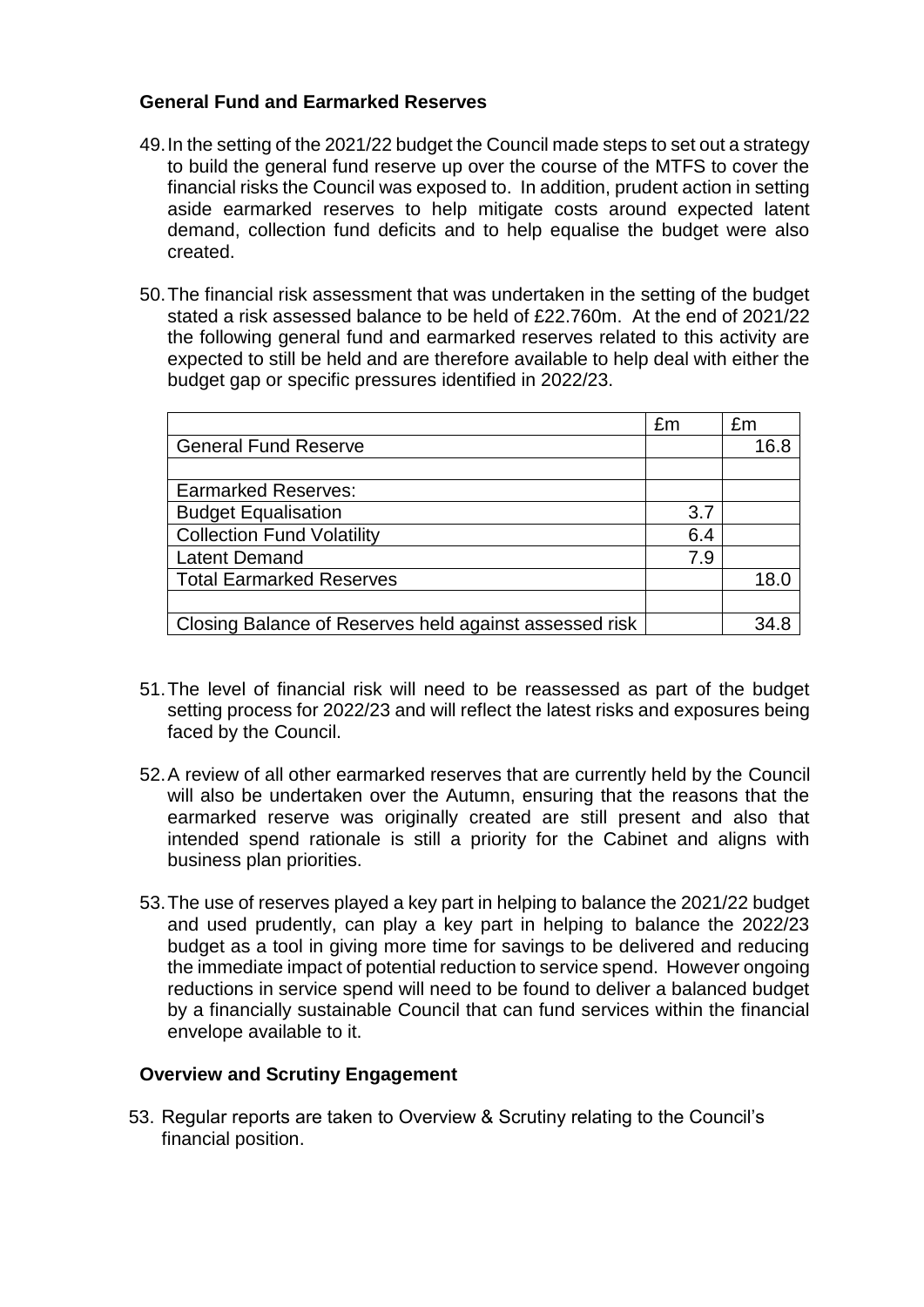# **Safeguarding Implications**

54.None have been identified as arising directly from this report.

# **Public Health Implications**

55.None have been identified as arising directly from this report.

# **Procurement Implications**

56.None have been identified as arising directly from this report.

# **Equalities Impact of the Proposal**

57.None have been identified as arising directly from this report.

# **Environmental and Climate Change Considerations**

58.None have been identified as arising directly from this report.

### **Risks that may arise if the proposed decision and related work is not taken**

59. There is a statutory requirement to set a balanced budget. To delay this update report would introduce additional risk to the ability to delivery to this requirement.

# **Risks that may arise if the proposed decision is taken and actions that will be taken to manage these risks**

- 60. The risks around the financial implications of COVID-19 on the Council have been well documented and reported on a regularly basis and this will continue for the remainder of the current financial year.
- 61. This marks the start of the setting of the next financial year budget, part of that process will set out the risks facing the Council, quantify them financially and then also advise on the level of reserves that should be held to deal with those risks.
- 62. Risks associated with service delivery will be raised as and when proposals are brought forward.

# **Financial Implications**

63.The financial implications are set out and implicit throughout the report.

# **Legal Implications**

64.None have been identified as arising directly from this report.